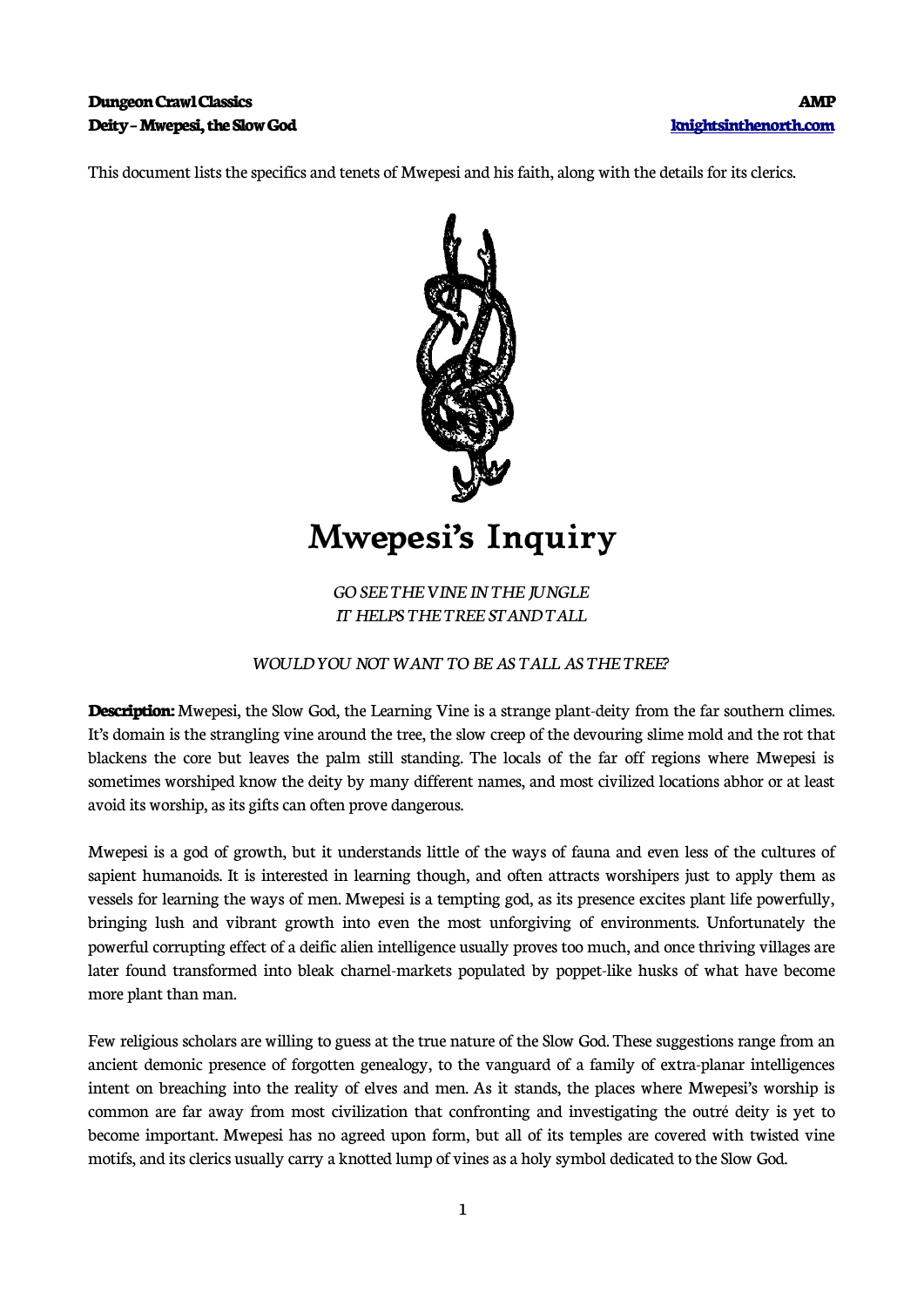#### **Aligned deities:**

Friggseth, the Seed in the Earth Ildavir, Goddess of Nature

#### **Opposing deities:**

Azi Dahaka, Demon Prince of Storms and Waste Ahriman, Lord of Death

**Services of the temple:** Mwepesi's temples are few and far between even in the southern areas where the deity's worship is more common. Often hidden away in usually dense jungle valleys or situated in strangely lush oasis-caves, these locations are usually marked as cursed or taboo in the local lore. The temples themselves rarely host more than a few clergymen, although it usually seems like they are teeming with life: this is because most of the faithful of Mwepesi eventually change to resemble their deity, and join the verdant flora of Mwepesi's holy place. Those callous or desperate enough to deal with the Slow God usually find it amicable to petitions – for a price, of course.

## **Cleric description**

**Symbol:** Mwepesi's symbol is the Knotted Vine. Its clerics always carry a piece of knotted roots or vines as their holy symbol.

**Weapon proficiencies:** Cleric's of the Slow God are proficient with staffs, spears, daggers, clubs, maces, flails and whips. They may use darts and blowguns for ranged combat.

**Special:** Mwepesi grants the following favours to his faithful.

 $\overline{a}$ 

• Mwepesi's worshipers and faithful find that binding their life force to the Slow God grants them exceptional hardiness and fortitude against hunger and harm. They heal all damage at double the normal rate, and can also survive doubly long on water alone.

Extended reliance on this gift comes at a price however, and the worshipers' will all sooner or later succumb to the eldritch presence of the Slow God, essentially becoming husk-zombies, with only limited, fading sapience and memory. (The speed of this degeneration is left to Judge's discretion, and may of course be exacerbated with proper ritual and recompense.)

- In addition to the usual spells found on the cleric spell list, Mwepesi may grant its clerics access to *Mending, Choking cloud*, *Sleep*, *Shatter*, and *Speak with plants[1](#page-1-0) .*
- The lay on hands actions from clerics of Mwepesi carry the transformative power of the Slow God. Recipients of such healing must roll a Fort/Will save (whichever is higher) with DC equal to the cleric's lay on hands check.

Should the target succeed there is no additional effect, but if they fail their body starts to exhibit signs of Mwepesi's touch: perhaps their limbs become vine-like, losing some of their angular definition at the joints; or maybe their skin begins to resemble tree bark at places; or maybe their muscles change to

<span id="page-1-0"></span><sup>1</sup> *Speak with plants* has been previously published on KitN as part of the patron article for Friggseth, the Seed in the Earth. It can be found [here.](https://www.knightsinthenorth.com/friggseth-the-seed-in-the-earth/)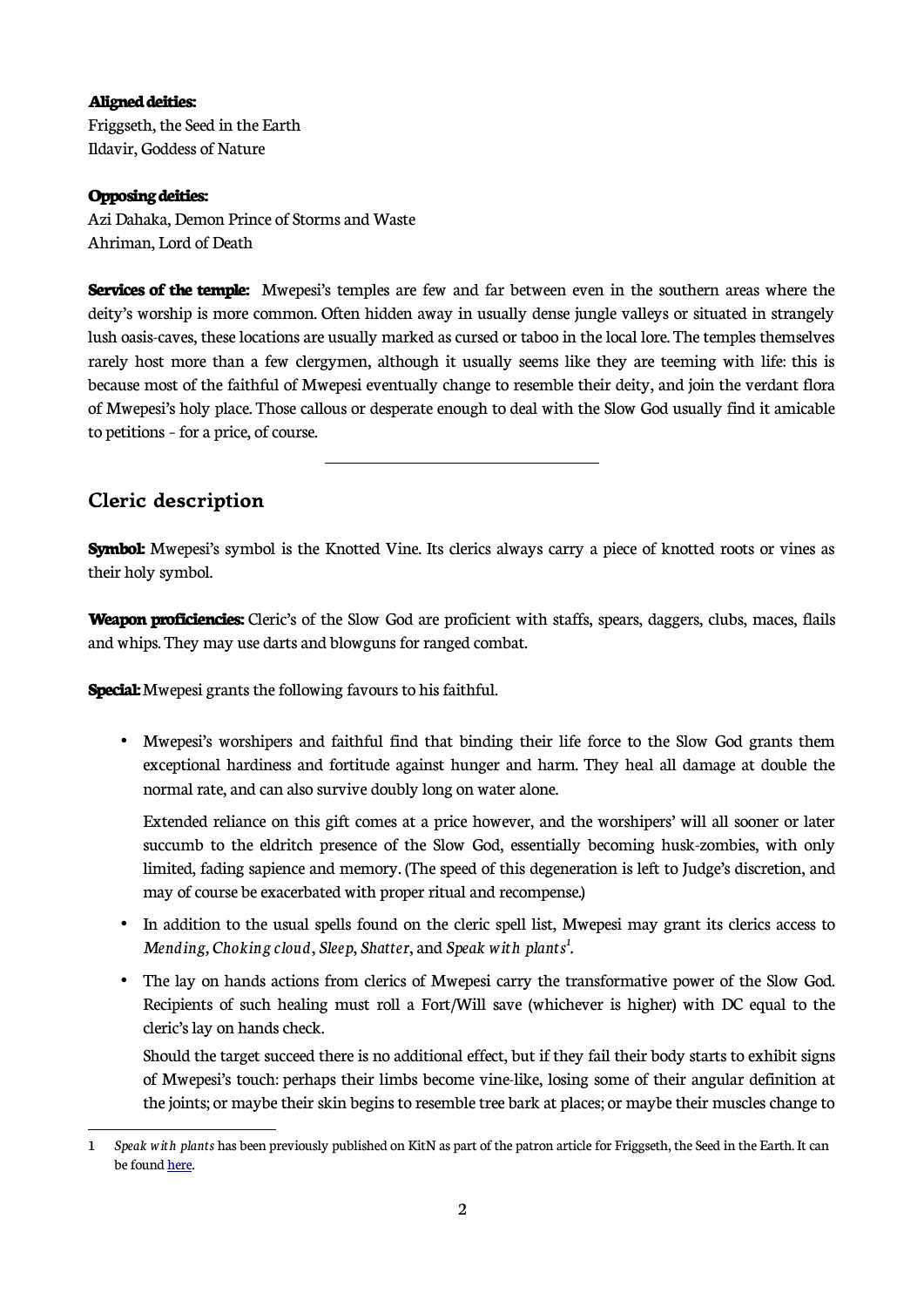resemble plant matter. These changes correlate with the damage healed and are cosmetic at first, although continued exposition the touch of the Slow God may result in more corporeal and definite transformation (Judge's discretion).

**Turn unholy:** Mwepesi's clerics may turn angels, demons, devils, mundane animals, monsters and extraplanar creatures, and with the followers of opposed deities.

**Disapproval Table:** Clerics of Mwepesi use the following disapproval table.

| TABLE A: Mwepesi's Disapproval |                                                                                                                                                                                                                                                                                                                                              |  |
|--------------------------------|----------------------------------------------------------------------------------------------------------------------------------------------------------------------------------------------------------------------------------------------------------------------------------------------------------------------------------------------|--|
| Roll                           | Disapproval                                                                                                                                                                                                                                                                                                                                  |  |
| 0 or less                      | The cleric must atone for their sins. They can do nothing but recite the slow, droning prayers of<br>Mwepesi for 10 minutes, starting as soon as they're not in immediate danger.                                                                                                                                                            |  |
| 1                              | The cleric must appease Mwepesi. They can do nothing but prostrate themselves and recite the<br>droning mantras of the Slow God for the next 10 minutes, starting as soon as they're not in<br>immediate danger.                                                                                                                             |  |
| $\boldsymbol{2}$               | The cleric must spend a full hour in silent and immobile prayer starting as soon as they are out<br>of immediate danger. Failure to begin the prayer within 70 minutes incurs a -1 penalty to all<br>spell checks until prayer is complete.                                                                                                  |  |
| 3                              | The cleric incurs Mwepesi's ire: they suffer a -1 to spell checks for a day, and they are constantly<br>excruciatingly thirsty for the duration of the effect.                                                                                                                                                                               |  |
| $\frac{1}{4}$                  | The cleric must teach Mwepesi about humility. For the remainder of the day they must treat all<br>characters and creatures as their superiors. Failure to do so results in loss of all spellcasting<br>ability including healing for the remainder of the day.                                                                               |  |
| 5                              | The cleric incurs an immediate -1 to all spell checks until they plant Mwepesi's strange seeds in a<br>suitable location; the seeds mysteriously appear in their possession.                                                                                                                                                                 |  |
| $\boldsymbol{6}$               | The cleric must increase Mwepesi's power with a new follower. They incur a -1 penalty to spell<br>checks until they convert a new follower to the faith.                                                                                                                                                                                     |  |
| $7^{\star}$                    | The cleric must endure the test of repentance and regrowth. They suffer 1d7 points of damage to<br>their STR, AGI or STA (roll d3). The damage heals at the normal rate, but cannot be healed in<br>other means. Their body heals to resemble the tendrils of their deity, and their body takes on<br>vine-like qualities after the process. |  |
| 8                              | The cleric must teach Mwepesi about pride. They cannot obey any direct commands given to the<br>for a day, and are prone to arguments and obdurate stubbornness. Failure to do so results in loss<br>of all spellcasting ability including healing for the remainder of the day.                                                             |  |
| 9                              | The cleric immediately incurs a -2 penalty to all spell checks until the next day. They are<br>disoriented for the duration, as if their roots had been ripped from the ground.                                                                                                                                                              |  |